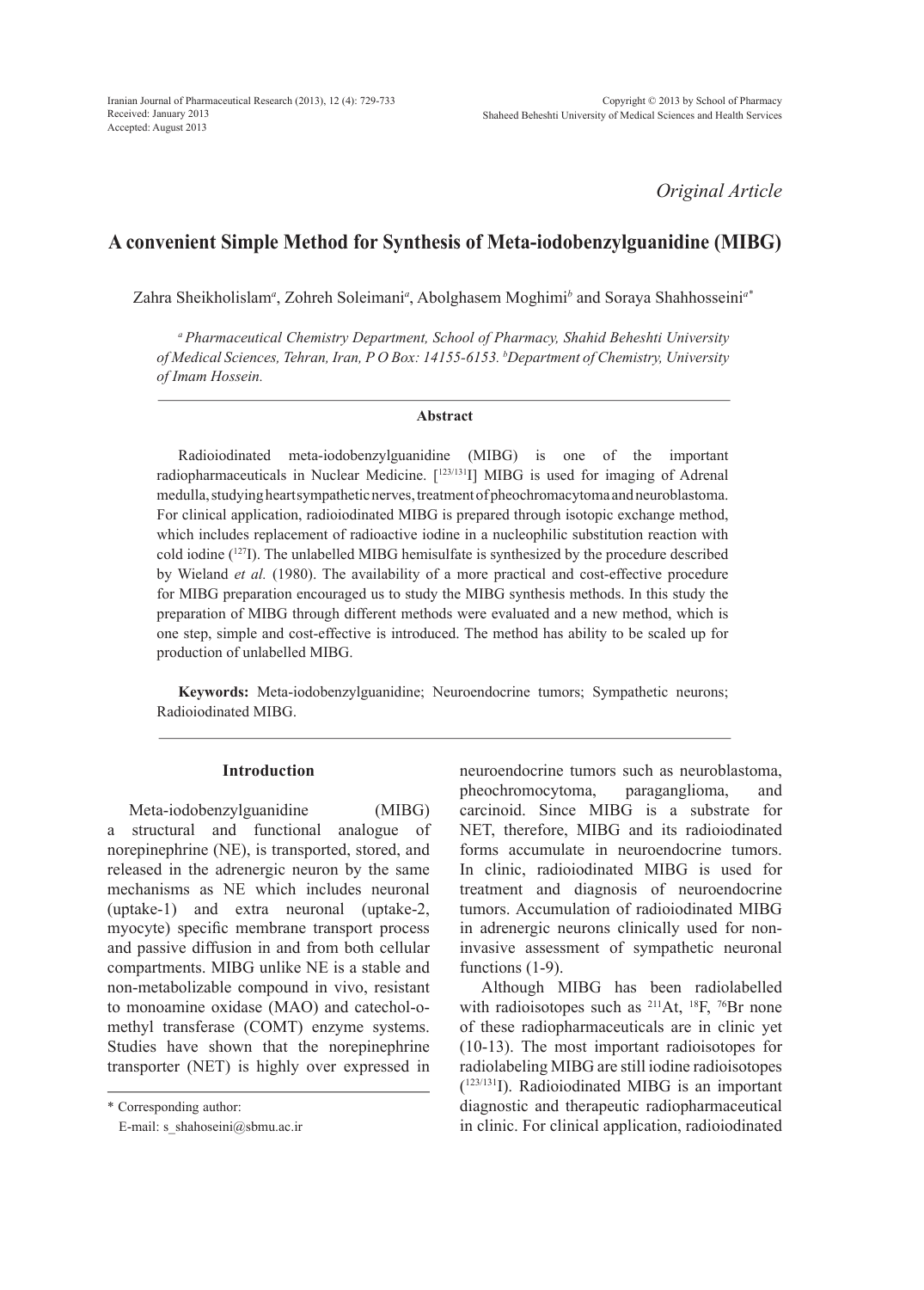MIBG is prepared through isotopic exchange method (14-16). In this method, radioactive iodine  $(^{123/131}I)$  in a nucleophilic substitution reaction replaces cold iodine (127I) in MIBG molecule. The unlabelled MIBG hemisulfate is synthesized by the procedure described by Wieland *et al.* (1980). The availability of a more practical procedure for MIBG preparation encouraged us to study the MIBG synthesis methods. In this study, MIBG was synthesized through 4 different methods. In each method, the product was characterized by melting point and spectroscopic methods (IR, <sup>1</sup>H-NMR, <sup>13</sup>C-NMR, Mass). The purity was determined using Reverse phase HPLC and TLC. The spectra data for inhouse MIBG was in agreement with structure of MIBG. The purity of MIBG hemisulfate synthesized using meta-iodobenzylamine and S-ethylisothiouronium (method four) was found to be comparable with authentic reference MIBG (Sigma). The synthesis compare to Wieland procedure, which is used for MIBG synthesis, has fewer steps. It is simple and because of production of ethanethiol as a by-product is costeffective. The new method has the ability to be replaced by traditional methods for preparation of unlabelled MIBG.

## **Experimental**

All chemicals were purchased from Merck except meta-iodobenzyamine hydrochloride (MIBA HCl) and reference MIBG which were purchased from Sigma-Aldrich.

Four different methods were used for synthesizing MIBG.

Method 1: MIBG hemisulfate was synthesized according to the procedure described by Wieland *et al.* (1980). Briefly, a mixture of MIBA HCl (1 mmole) and cyanamide (1.5 mmole) was refluxed 4 hrs at 100C. The resulting oily product was dissolved in  $0.5$  mL water and  $0.5$  mL KHCO<sub>3</sub> (100 mg/ 0.5 mL) was added slowly with stirring. The precipitated MIBG bicarbonate was filtered by vacuum, washed by cold water, and dried in vacuum oven (M.P 121-124°C, yield: 60%). To a mixture of MIBG bicarbonate (0.6 mmole) in 2 mL water,  $0.3$  mL 2 N  $H_2SO_4$  was added slowly. The MIBG hemisulfate was dissolved in water by heat and crystallized upon cooling at room temperature. The crystals was filtered by vacuum, washed by cold water, and dried in vacuum oven. Re-crystallization was done in a mixture of water-ethanol (50:50) (2). M.P 166-167.5°C, IR (KBr, cm-1): 3302 (NH), 3138 (NH), 1656 and 1537 (C=N), 1057 (S=O), 785 and  $686$  (1, 3-disubstituted benzene). <sup>1</sup>H-NMR  $(D_2O/500 \text{ MHz})$ :  $\delta$  7.1 (t, 1H, phenyl H5), 7.3 (d, 1H, phenyl H6), 7.5 (m, 2H, phenyl H2, H4), 4.3 (s, 1H, CH<sub>2</sub> Benzyl) ppm. <sup>13</sup>C-NMR (D<sub>2</sub>O/125 MHz):  $\delta$  40 (CH<sub>2</sub>-Benzyl), 95 (C3-phenyl), 130 (C6-phenyl), 135 (C5–phenyl), 137 (C4 phenyl), 140 (C2- phenyl), 142 (C1<sub>-</sub> phenyl), 158 (C-Imine) ppm. MS (ESI): 276 (M+H+ ).

Method 2: To a solution of 3.3 g sodium (Na) in 20 mL super dry ethanol, 2 mmole guanidine HCl was added, and refluxed for 15 min. After filtration of sodium chloride, 2 mmole metaiodobenzylbromide in anhydrous ethanol was added to filtrate and refluxed for 36 hrs. Solvent was removed by rotary evaporation. MIBG was crystallized in methanol (17-18). Yield was 43%. IR (KBr, cm-1): 3367 and 3162 (NH), 1636 and 1560 (C=N), 801 and 737 (1,3-disubstituted benzene). <sup>1</sup>H-NMR (CDCl<sub>3</sub>/500 MHz):  $\delta$  7 (t, 1H, phenyl H5), 7.1 (d, 1H, phenyl H6), 7.3  $(m, 2H,$  phenyl H2, H4), 4 (s, 1H,  $CH_2$ Benzyl) ppm. <sup>13</sup>C-NMR (CDCl<sub>3</sub>/125 MHz): δ 40 (CH<sub>2</sub>-Benzyl), 93 (C3- phenyl), 130 (C6- phenyl), 135 (C5- phenyl), 135 (C4- phenyl), 139 (C2 phenyl), 142 (C1- phenyl), 158 (C-Imine) ppm.  $MS (ESI): 276 (M+H^{+}).$ 

Method 3: A mixture of 0.8 mmole cyanoguanidine with 2 mmole MIBA HCl was heated for 6 h at 200°C while purging with nitrogen gas. MIBG was crystallized upon cooling (19). Yield was  $60.5\%$ . IR (KBr, cm<sup>-1</sup>): 3298 and 3011(NH), 1685 and 1628 (C=N), 841 and 697 (1,3-disubstituted benzene). <sup>1</sup>H-NMR (CDCl<sub>3</sub>/500 MHz):  $\delta$  7 (t, 1H, phenyl H5), 7.3 (d, 1H, phenyl H6), 7.5 (m, 2H, phenyl H2, H4), 3.9 (s, 1H, CH, Benzyl) ppm. <sup>13</sup>C-NMR  $(CDCl_{3}$ /125 MHz):  $\delta$  40(CH<sub>2</sub>-Benzyl), 95 (C3phenyl), 125 (C6-phenyl), 130 (C5-phenyl), 135 (C4- phenyl), 137 (C2- phenyl), 139 (C1 phenyl), 160 (C-Imine) ppm. MS (ESI): 276  $(M+H^{+})$ .

Method 4: To a mixture of 0.7 mmole MIBA HCl in 15 mL water, 0.3 mmole S-ethylisothiouronium sulfate  $[NH_2C(NH)]$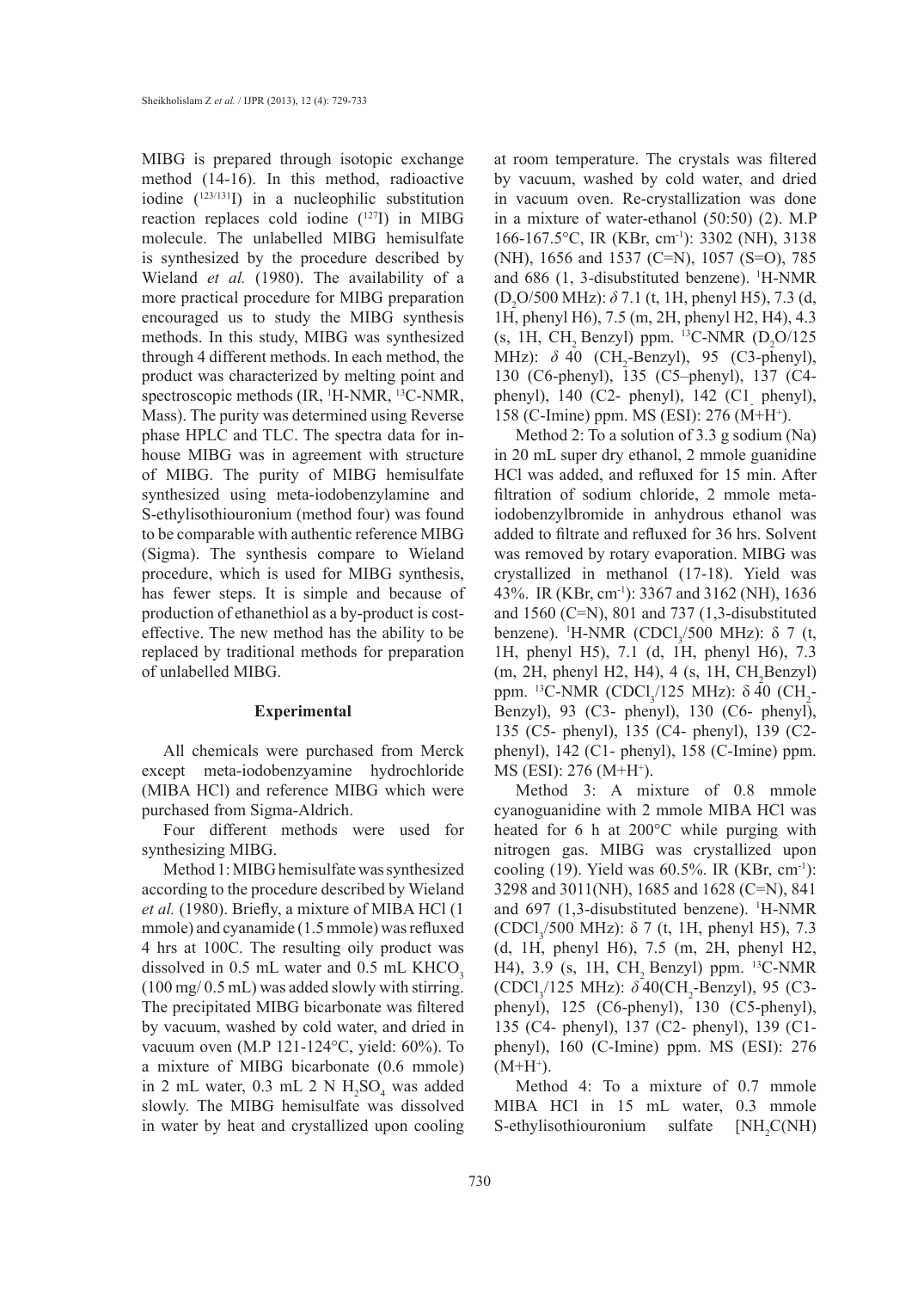

**Figure 1.** Scheme for the synthesis of MIBG from meta-iodobenzylbromide with guanidine.

 $S-Et^{+}$ <sub>2</sub> $SO_4^2$  was added gradually. The mixture was stirred 5 hrs at room temperature. Water was removed by rotary evaporation and the precipitate was crystallized in acetone. Recrystallization was done on acetone. Ethanethiol a valuable by-product of reaction was collected during the reaction. Yield was 63%. IR (KBr, cm-<sup>1</sup>): 3339 and 3274 (NH), 1643 and 1662 (C=N), 1092 (S=O), 887 and 701 (1,3-disubstituted benzene). <sup>13</sup>C-NMR (D<sub>2</sub>O/125 MHz):  $\delta 40$  (CH<sub>2</sub>-Benzyl), 95 (C3- phenyl), 125 (C6- phenyl), 127 (C5- phenyl), 130 (C4- phenyl), 133 (C2 phenyl), 135 (C1- phenyl), 165 (C-Imine) ppm.  $MS$  (ESI): 276 (M+H<sup>+</sup>).

Synthesis of S-ethylisothiouronium sulfate  $[NH_2C(NH)S-Et]_2^SSO_4^2$  was done based on method of Osklo-Salmani A, 2003. Briefly, a reaction mixture of 0.15 mole diethylsulfate and 0.2 mole thiourea was stirred at 100°C for 2.5 hrs and then at 140°C for an additional 1.5 hrs. Upon cooling, S-ethylisothiouronium sulfate was obtained with melting point 219-222°C and 93% yield (20). IR (KBr, cm-1): 3385, 3140, 2820, 2125, 1620, 1405, 1380, 1330, 1230, 1080, 1000, 920, 870. <sup>13</sup>C-NMR (DMSO- $d_6$ ,  $D_2O/125 \text{ MHz}$ ):  $\delta$  172.1 (C=N), 25.9 (SCH<sub>2</sub>),  $13.9$  (CH<sub>3</sub>) ppm.

Quality control of synthesized MIBG was done through RP-HPLC and TLC based on United States Pharmacopeia USP (21, 2008). HPLC (Merck-Hitachi, L7100, L7420): C18 Chro.Monolithic 100-4.6 mm, mobile phase: 3.04 g triethylamine per 1 liter of Water: Acetonitrile (90:10), pH 4. Flow rate: 1.5 mL/min, 229 nm. TLC: Silica gel,  $HCCl<sub>3</sub>$ : CH<sub>3</sub>OH (95:5).

#### **Results and Discussion**

Radioiodinated MIBG is one of the

important radiopharmaceuticals in Nuclear Medicine.  $[123/131]$ MIBG is used for imaging of Adrenal medulla, studying heart sympathetic nerves, treatment of pheochromacytoma and neuroblastoma. For clinical application, radioiodinated MIBG is prepared by exchange of radioactive iodine with non-radioactive one using isotope exchange method.

The method used for synthesis of unlabelled MIBG is based on Wieland's procedure (2). In this method, the reaction of MIBA HCl and cyanamide in the presence of  $KHCO<sub>3</sub>$ , results in MIBG bicarbonate formation. By adding  $H<sub>2</sub>SO<sub>4</sub>$  to MIBG bicarbonate, MIBG hemisulfate is crystallized. A few times re-crystallization in a mixture of water:ethanol (50:50) is used for purification of MIBG hemisulfate.

The reaction of alkyl halide with appropriate amine was used for preparation of MIBG in second method. Guanidine HCl in a solution of Na in ethanol makes a good base to react with m-iodobezylbromide to produce MIBG (Figure 1). Resulting MIBG was crystallized on methanol. Yield was 43%. This method does not have any advantages to Wieland procedure.

The reaction of cyanoguanidine with ammonium salts, which results in guanidinium salts, was used in third method for MIBG preparation. Mixture of Cyanoguanidine and MIBA HCl was heated up 200°C for 6 hrs (Figure 2). Crystals of MIBG was formed upon cooling. The yield was 60.5%. Since no solvent is used in this reaction, there is no step to eliminate solvent which is advantageous of this method.

The reaction of MIBA HCl with salt of S-ethylisothiouronium sulfate produced MIBG sulfate in one step. Yield was 63%. Ethanethiol, the by-product, was collected which is used for synthesis of other chemicals. In this method,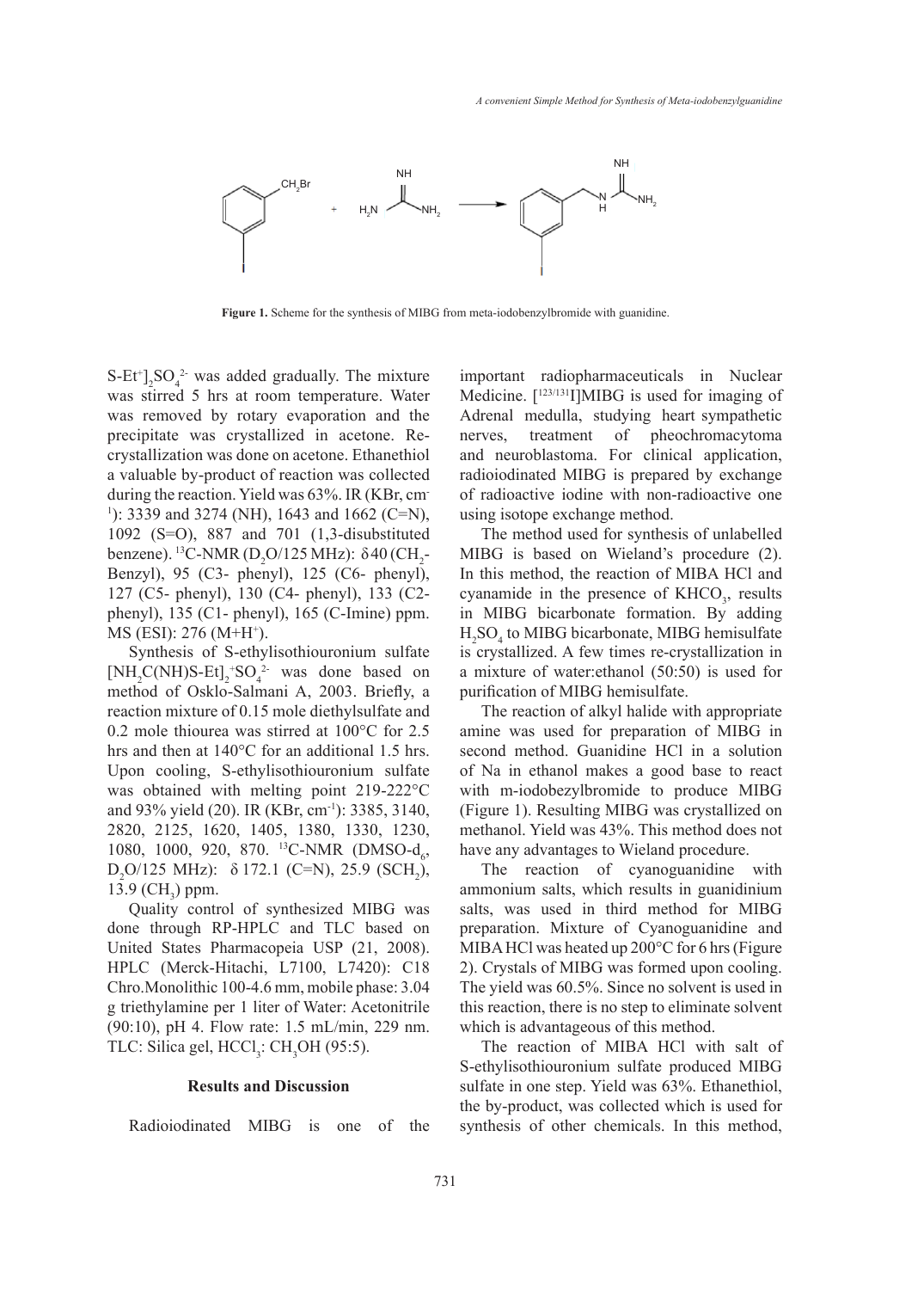

**Figure 2.** Scheme for the synthesis of MIBG from meta-iodobenzylamine with cyanoguanidine.

MIBG hemisulfate is formed directly without adding  $H_2SO_4$ .

Comparing the methods, method 2 and 3 are similar and do not have any specific advantages to Wieland procedure which is routinely used to synthesis MIBG sulfate. Method four is a new method which is reported for first time. In this method, MIBG hemisulfate is prepared through one step. The by-product of reaction is easily collected and is used in industry for synthesizing other chemicals. Considering yield, cost, steps, and simplicity the new method looks promising to be replaced instead of Wieland procedure.

In summary, a convenient and simple method for the synthesis of MIBG was developed. The method has ability to be scaled up for production of unlabelled MIBG.

### **Acknowledgment**

This study was supported financially by a grant from Vice-Chancellor's office for Research and Technology affairs, Shahid Beheshti University of Medical Sciences, Tehran, Iran.

#### **References**

- Wieland DM, Swanson DP, Brown EL and Beierwaltes (1) WH. Imaging the adrenal medulla with an <sup>131</sup>I-labeled antiadrenergic agent. *J. Nucl. Med*. (1979) 20: 155- 158.
- Wieland DM, W JL, Brown LE, Mangner TJ, Swanson (2) DP and Beierwaltes WH. Radiolabeled adrenergic neuron-blocking agents: adrenomedullary imaging with 131I-iodobenzylguanidine. *J. Nucl. Med.* (1980) 21: 349-353.
- Wieland DM, Mangner TJ, Inbasekaran MN, Brown (3) LE and Wu JL. Adrenal medulla imaging agents: a structure-distribution relationship study of radiolabeled aralkylguanidines. *J. Med. Chem*. (1984) 27: 149-155.
- Glowniak JV, Turner FE, Gray LL, Palac (4) RT, Lagunas-Solar MC and Woodward WR. 131I-metaiodobenzylguanidine imaging of the heart in idiopathic congestive cardiomyopathy and cardiac transplants. *J. Nucl. Med*. (1989) 30: 1182-1191.
- Wafelman AR, Hoefnagel CA and Beijnen JH. (5) Radiochemical stability during infusion of 131I-labelled meta-iodobenzylguanidine for therapeutic use. *Nucl. Med Commun*. (1993) 14: 819-822.
- (6) Hanson MW, Feldman JM, Beam CA, Leight GS and Coleman RE. Iodine-131 labeled metaiodobenzylguanidine scintigraphy and biochemical analysis in suspected pheochromocytoma. *Arch. Interr. Med*. (1991) 151: 1397-1402.
- DeGrado TR, Zalutsky MR and Vaidyanathan G. (7) Uptake mechanisms of 123I-MIBG in isolated rat heart. *Nucl. Med. Biol*. (1995) 22: 1-12.
- Trendelenburg U. Extraneuronal uptake and (8) metabolism of catecholamines as a site of loss. *Life Sci*. (1978) 22: 1217-1222.
- (9) Vaidyanathan G, Affleck DJ, Alston KL, Zhao XG, Hens M, Hunter DH, Babich J and Zalutsky MR. A kit method for the high level synthesis of  $[211\text{At}]$  MABG. *Bioorganic and Medicinal Chemistry*. (2007) 15: 3430-3436.
- (10) Berry CR, Garg PK, Zalutsky MR. Coleman RE and DeGrado TR. Uptake and retention kinetics of para fluorine-18 fluorobenzylguanidine in isolated rat heart. *J. Nucl. Med*. (1996) 37: 2011-2016.
- (11) Garg P. K, Garg S, Zalutsky M. R. Synthesis and preliminary evaluation of para and meta 18-fluorobenzylguanidine. *Nucl. Med. Biol*. (1994) 21: 97-103.
- Vaidyanathan G, Affleck DJ, Alston KL, Zhao XG, (12) Hens M, Hunter DH, Babich J and Zalutsky M R. A kit method for high level synthesis of <sup>211</sup>At-MABG. *Bioorganic and Medicinal Chemistry*. (2007) 15: 3430-3436.
- Loc'h C, Mardon K, Valette H, Brutesco C, (13) Merlet P, Syrota A and Maziere B. preparation and pharmacological characterization of <sup>76</sup>Br-MBBG. *Nucl. Med. Biol*. (1994) 21: 49-55.
- $(14)$  Mock BH and Weiner RF. Simplified solid state labeling of 123I-MIBG. Applied Radiation and Isotopes. (1988) 39: 939-942.